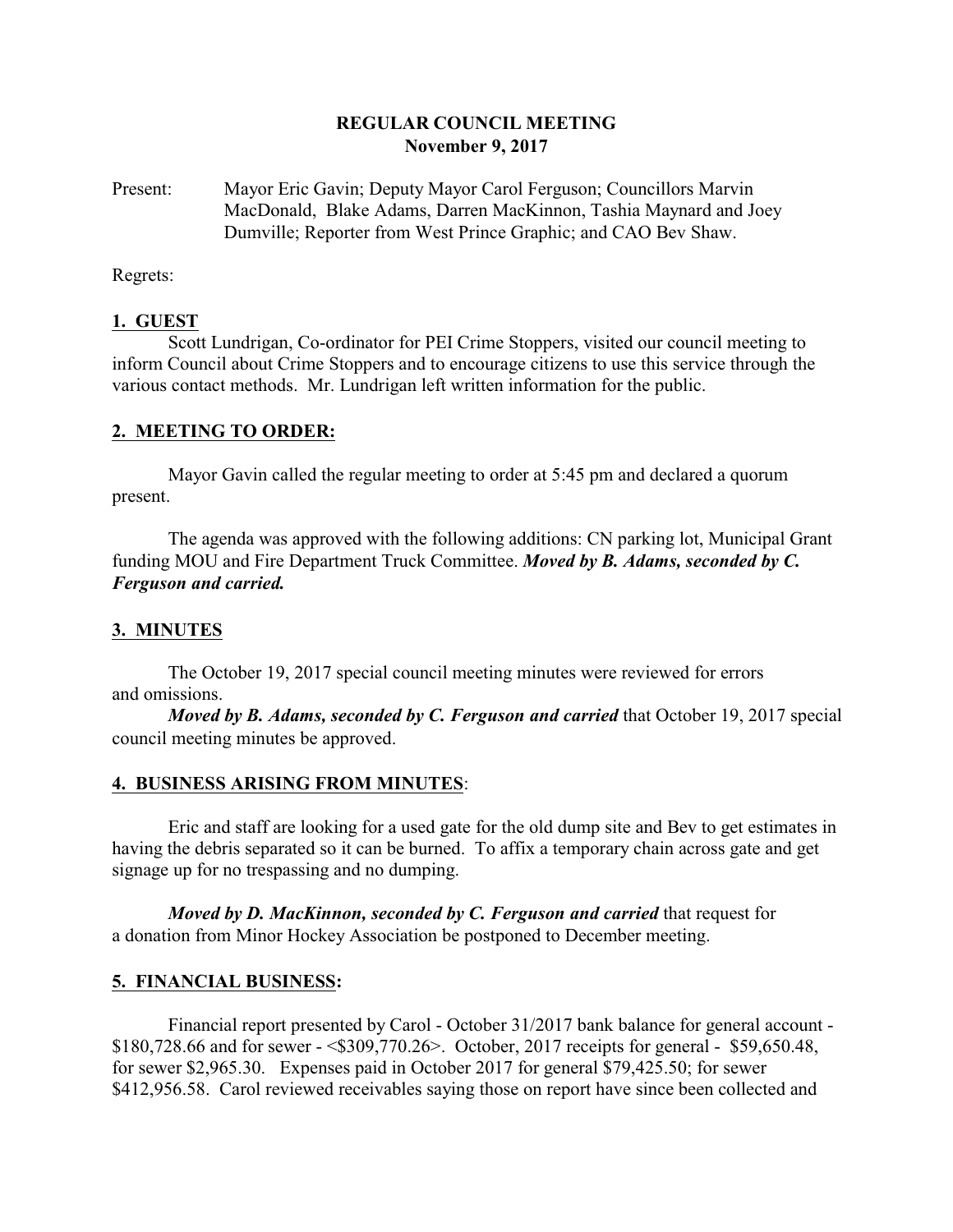noted variances of rental fees being up, recreation fees being down and the sale of land accounting for \$8000 of unexpected revenue. The Administration supplies budget is over due to purchase of new cheques for general account. Financial report for October, 2017 was approved on a *motion by B. Adams, seconded by D. MacKinnon and carried.*

### **6. NEW BUSINESS**

*A. Mayor's report* - Eric reported being involved with the Hockeyville celebrations and attending the FPEIM semi annual meeting, the Liberal Association dinner and Dr. Herb Dickieson's appreciation party.

• *RCMP report* - Sgt. Gill joined our meeting and reviewed the monthly report from S/Sgt. Derrick Hewitt saying 162 hours spent on O'Leary business and 15 calls for service were answered. Provincial Statutes for the month included 1 speeding violation, 1 non-moving traffic violation and 3 written warnings. Council asked for opinion on the dumping of debris at old dumpsite and he advised that it be posted, gated and reported to environment department.

*B. Administrator's report -* Bev reported meeting with Carol and the BNS officer, Mary-Kate Pond; attended sessions on Police Act, luncheon with Community Inclusions for Employer Appreciation, and workshop on new Municipal Capital Expenditures Grant. Other matters included sewer rate review, new aerator at the lagoon, floor issues in washrooms and firetruck tenders.

*Moved by B. Adams, seconded by J. Dumville and carried* that United Janitorial be hired to strip and wax all floors on main level of complex with extra treatment to washroom floors.

Overtime for Bev currently at 4.5 hours, 4 days of holidays left; Dale's overtime at 22.5 hours and 4 days of holidays left.

### *C. Reports from Departments*

*Recreation -* Joey advised he is a member of the O'Leary Community Sports Centre board of directors and the Canada Games committee in case of any future conflict of interest. Jeff's report was highlighted - upcoming Hide & Seek event, O'Leary Hockey Classic with 44 teams, plans for Christmas Party weekend, and Come Try Hockey. Jeff is working on proposal for facility upgrades and bids for 2019 championships with Softball Canada. Overtime currently at 216 hours.

*Properties* - Darren expressed no concerns about properties and mentioned that no progress on the CN sale due to Province's duty to consult with First Nations.

*Fire Department* - Marvin review Fire Chief Phillips' report saying members attended 8 calls - 2 structure fires, 3 medical, 2 vehicle collisions and 1 tire fire. Halloween night was quiet but members manned the station till 2 pm. The department is hosting a water shuttle exercise on November 12th and invited council to attend.

*Streets* - Tashia mentioned that presentations to Fire Department retirees will be done at their Christmas Party. Tashia to report to Bev on missing or damaged street signs.

*Development -* Blake reported that WSP officer, Larry McQuaid has retired and a new person has to be brought up to speed on the project. A meeting in the near future is planned. A new material costing is being obtained for the strip mall.

**Sanitation -** Eric advised that the lagoon part of the sewer project is near completion except for a part they are waiting for the UV system. Stewart Enterprises will be starting the line